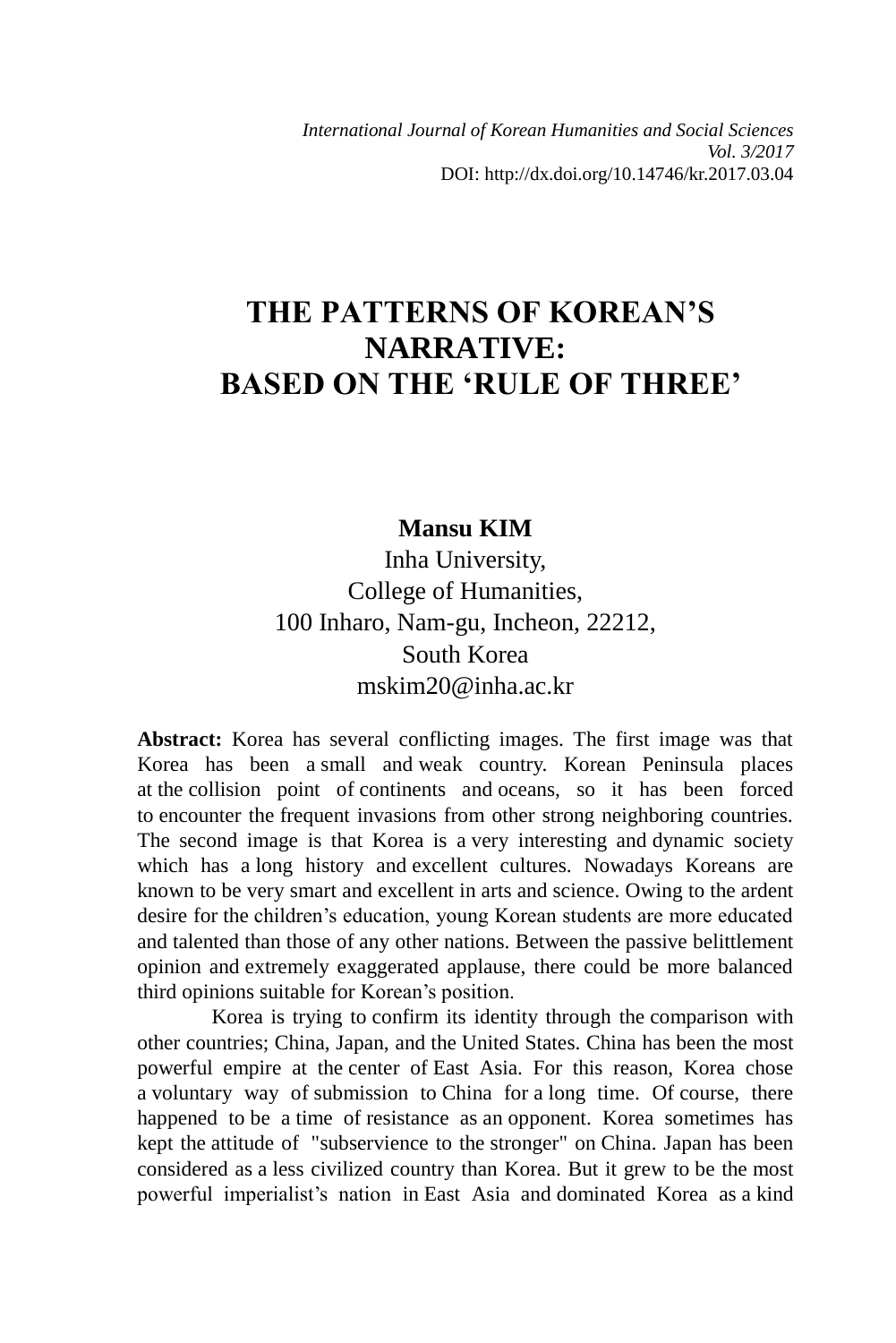of substantial colony for 35 years. At the beginning of  $20<sup>th</sup>$  century, the United States emerged as the super power among the all nations. Their power influenced to lots of nations as a police of the world as if they were the only police who can keep world peace. They were the friendly helper to South Korea for a long time. But it is not strange there were some occasional conflicts between the two nations.

In general, Korea has chosen a policy of obedience to these powerful countries. But on the contrary of realistic attitude to them, Korean has continuously kept the attitude of independence and resistance in their deep minds. In the folk tale, it is the universal law that the weakest finally wins the strongest. The pattern of Korean's narratives is same to that folk tale.

Koreans feels a kind of empathy to these folk tales for they have been too weak themselves. So they made their own tales based on the contrast between strong and weak. Koreans have felt serious agony against inevitable power between continent/ ocean, China/ Japan, China/ United States. These were the Koreans' destiny in their daily life. But Koreans developed lots of fictitious narrative which shows the imaginative victory of Korean.

The pattern of 'Rule of three' can be divided into four; simple or cumulative, progressive or ascending, contrasting or double negative, dialectical. In this paper, I am going to introduce some Korean narratives, which show the victory of the weakest. The stories of General Yushin Kim and Great Monk Samyeong could be chosen the representative examples of Korean narratives.

"Three colored national flag" has been used in the world. For example, French people uses three colored flag for the meaning of liberty, equality and fraternity. I guess, in Poland, the legend of 'three eagles' could be used for the relationship of Russia, Germany and Poland or Germany, Czech and Poland. Currently, it can be used for the Korean's dilemma between the powerful Group Two. Koreans are always asking to themselves: which way we must choose to survive between two powerful brothers, what is the third way we can choose as the youngest brother. These questions are making many narratives on Korean themselves.

**Key words**: rule of three, growth story, Korean's narrative, fictitious

## 한국인의 서사 유형**: '3** 의 법칙**'**을 중심으로

논문초록**:** 한국은 몇 가지 상반된 이미지를 가진다. 첫째, 한국은 약소국이라는 인식이다. 한국은 반도라는 지정학적인 위치로 인해 대륙과 해양세력의 충돌지점에 놓여 있으며, 숱한 외국의 침략을 받으면서 수난의 역사를 살아왔다는 인식이다. 둘째, 한국은 매우 문명적이며 역동적이라는 인식이다. 한국은 높은 교육열로 인한 개인적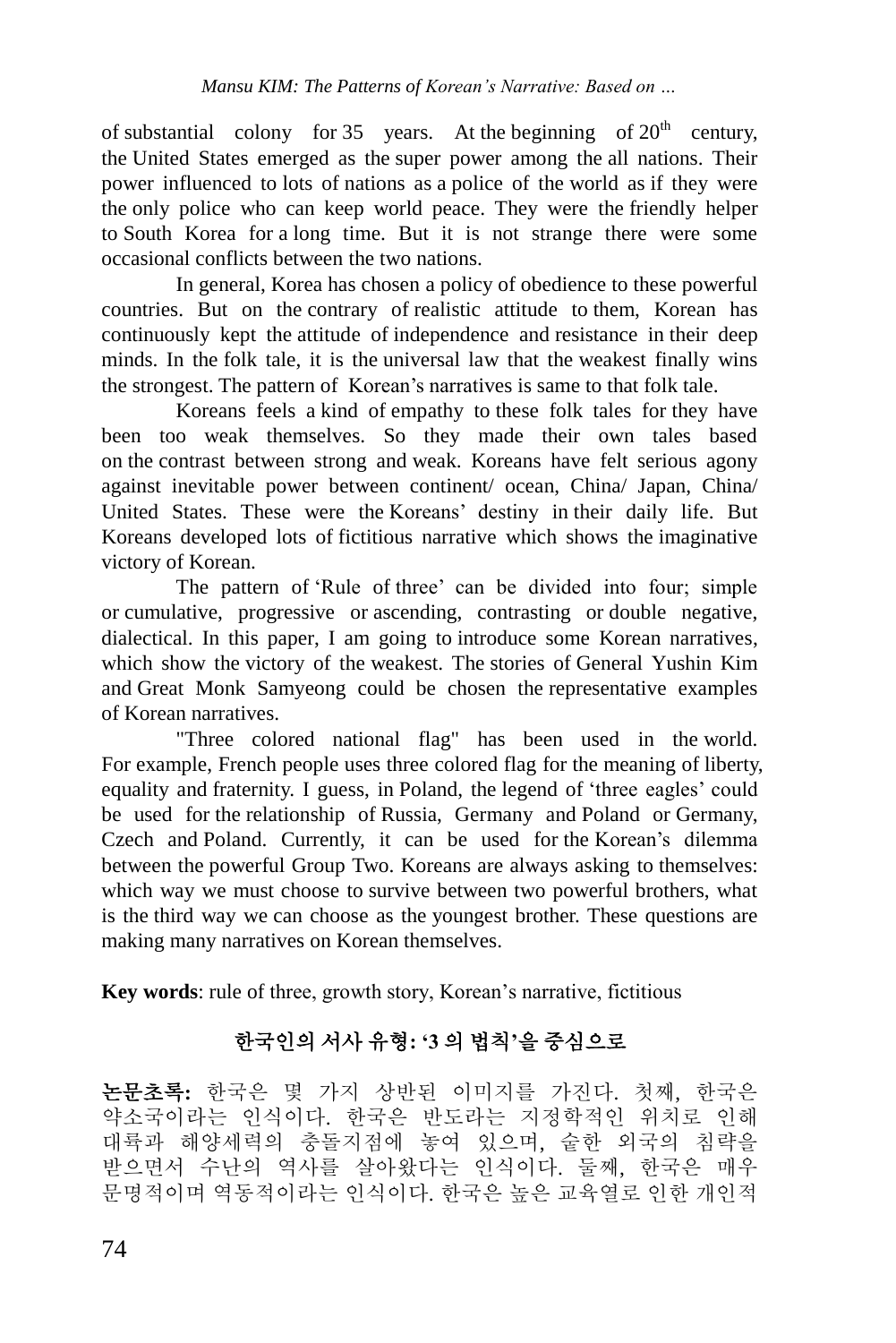역량의 수월성, 오랜 역사적 경험의 축적을 통해 다양하고 역동적인 문화를 창조하고 있다는 것이다. 셋째, 한국은 작지만 강한 나라라는 인식이다. 한국의 규모는 작은 편이지만 아주 작은 나라는 아니며 고유의 정체성을 가지고 있다는 것이다.

대부분의 나라가 그렇듯, 한국은 다른 나라와의 비교를 통해 자신의 정체성을 확인하고자 한다. 이때 자주 비교의 대상이 되는 국가가 중국, 일본, 미국이었다. 중국은 역사상 가장 강력하고 지속적인 제국으로서 동아시아의 중심이었으며, 한국은 중국에 대해 대부분 자발적인 순종의 길을 택했다. 물론 저항과 예속의 시기도 있었으나, 한국은 중국에 대해 '사대'의 태도를 보이면서도 때에 따라서는 '자주'와 저항을 선택하기도 했다. 일본은 한국보다 변방에 있는 나라로 치부되었으나, 근대 이후 가장 강력한 제국주의 국가로 성장하고 한국을 실질적인 식민지로 지배하였다. 한국인은 일본에 대해서도 복종, 저항, 비판의 태도를 유지해왔다. 미국은 20 세기 이후 세계의 경찰국가로 떠오르면서 한국에 대해 원조자의 위치를 점해왔다.

한국은 이들 강대국에 대해 대체적으로는 순종의 노선을 택했으나, 한국인의 정체성은 이들에 대한 반감과 증오, 경쟁의 관계 속에서 마련되었다. 적어도 상상적 차원에서는 '가장 약한 자가 가장 강한 자를 이긴다'는 서사를 지속적으로 변주해내었다.

가장 약한 셋째가 첫째, 둘째를 이기고 마침내 성공한다는 이야기는 구비문학 전체에서 보편적인 이야기 형식으로 전승된다. 이를 '3 의 법칙'이라 부를 수 있다. 한국은 늘 대륙/ 해양, 중국/ 일본, 중국/ 미국 등의 틈새에서 시달렸지만, 적어도 상상적 차원에서는 '3 의 법칙'에 기반한 한국인의 서사를 개발함으로써 그들과의 차별성을 강조하고 자신의 정체성을 제시한 것이다.

'3 의 법칙'은 축적형, 상승형,대조형, 변증법형으로 구분할 수 있다. 본고에서는 고구려, 백제를 물리치고 삼국 통일에 공헌한 김유신의 서사, 임진왜란 이후 일본을 굴복시킨 사명대사의 서사, 그리고 현재에도 진행 중인 '작지만 강한 나라'로서의 한국인에 대한 서사를 이러한 유형에 따라 분류하고 평가하였다.

세계의 국기들에도 '삼색기'가 가장 많이 사용된다. 자유-평등-박애, 자유주의-공산주의-민족주의 등은 한 국가가 자신의 정체성을 만들기 위해 가장 자주 사용하는 상징적 조작이라 볼 수 있다. 예를 들어, 폴란드는 러시아-독일이라는 강력한 나라 사이에서 생존해야 했던 폴란드의 역사를 '세 마리의 독수리' 이야기로 만들어 건국신화의 틀로 활용하고 있다. 현재 한국은 세계의 두 정상(group two)'에 해당하는 미국과 중국 사이에서 또 하나의 '3 의 서사'를 만들고 있는 것으로 볼 수 있다.

주제어: 3 의 법칙, 성장담, 한국인의 서사, 허구적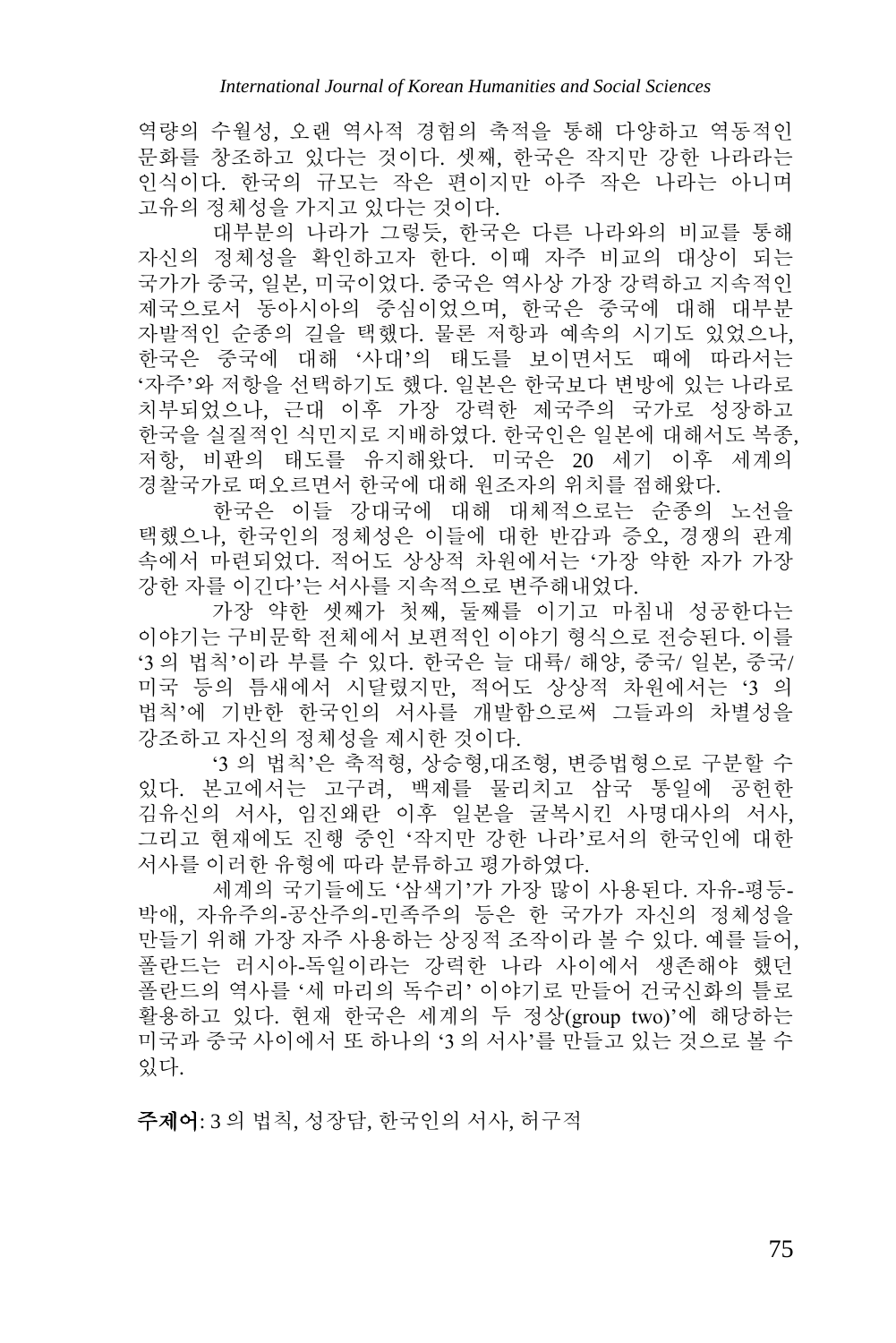### **PRZYKŁADY NARRACJI KOREAŃSKIEJ W OPARCIU O 'REGUŁĘ TRZECH'**

**Streszczenie:** Istnieje kilka sprzecznych ze sobą wizerunków Korei. Pierwszy z nich ukazuje ją jako małe, słabe państwo, często atakowane przez silniejszych sąsiadów. Drugi z kolei jako bardzo interesujący kraj z dynamicznym społeczeństwem, długą historią i piękną kulturą. Trzeci głosi, iż Korea pomimo bycia małym krajem jest silna i posiada swoją tożsamość.

Korea podobnie jak i inne kraje potwierdza swoją tożsamość poprzez porównanie z innymi - Chinami, Japonią czy Stanami Zjednoczonymi. Chiny były najsilniejszym imperium w centrum Azji Wschodniej, dlatego też Korea przez długi okres czasu była jej podległa. Japonia z kolei, choć została uznana za kraj mniej cywilizowany od Korei, będąc najpotężniejszym narodem imperialistycznym Azji Wschodniej zdominowała ją na okres 35 lat. Z kolei Stany Zjednoczone ukazały się na początku XX wieku jako wpływowe supermocarstwo - jedyna siła mogąca utrzymać pokój na świecie. Pomimo, iż Korea wybrała prowadzenie polityki posłuszeństwa wobec wspomnianych mocarstw, Koreańczycy w swojej twórczości przez cały czas zachowywali postawę niezależności i oporu.

W folklorze zauważamy uniwersalne prawo, mówiące o tym, iż to najsłabszy zwycięża najsilniejszego. Kontrast pomiędzy silnym a słabym stał się motywem przewodnim wielu podań ludowych, w których koreańscy autorzy pomimo słabości kraju, ukazują wymyślne zwycięstwo Koreańczyków. Niniejszy artykuł ma na celu omówienie opowiadań obrazujących zwycięstwo właśnie tych najsłabszych. Opowieści autorstwa generała Yousin Kim oraz Wielkiego Mnicha Samyeonga stanowią najbardziej reprezentatywne przykłady takich narracji.

**Słowa klucze:** reguła trzech, opowieść o wzroście, opowieść narracyjna, fikcia

## 1. Preface

Korea has several conflicting images. The first image was that Korea has been a small and weak country. Korean Peninsula places at the collision point of continents and oceans, so it has been forced to encounter the frequent invasions from other strong neighboring countries. Because of these geopolitical positions of that peninsula, Korean people had to endure many violent invasions from other countries. The only policy that weak Koreans could choose was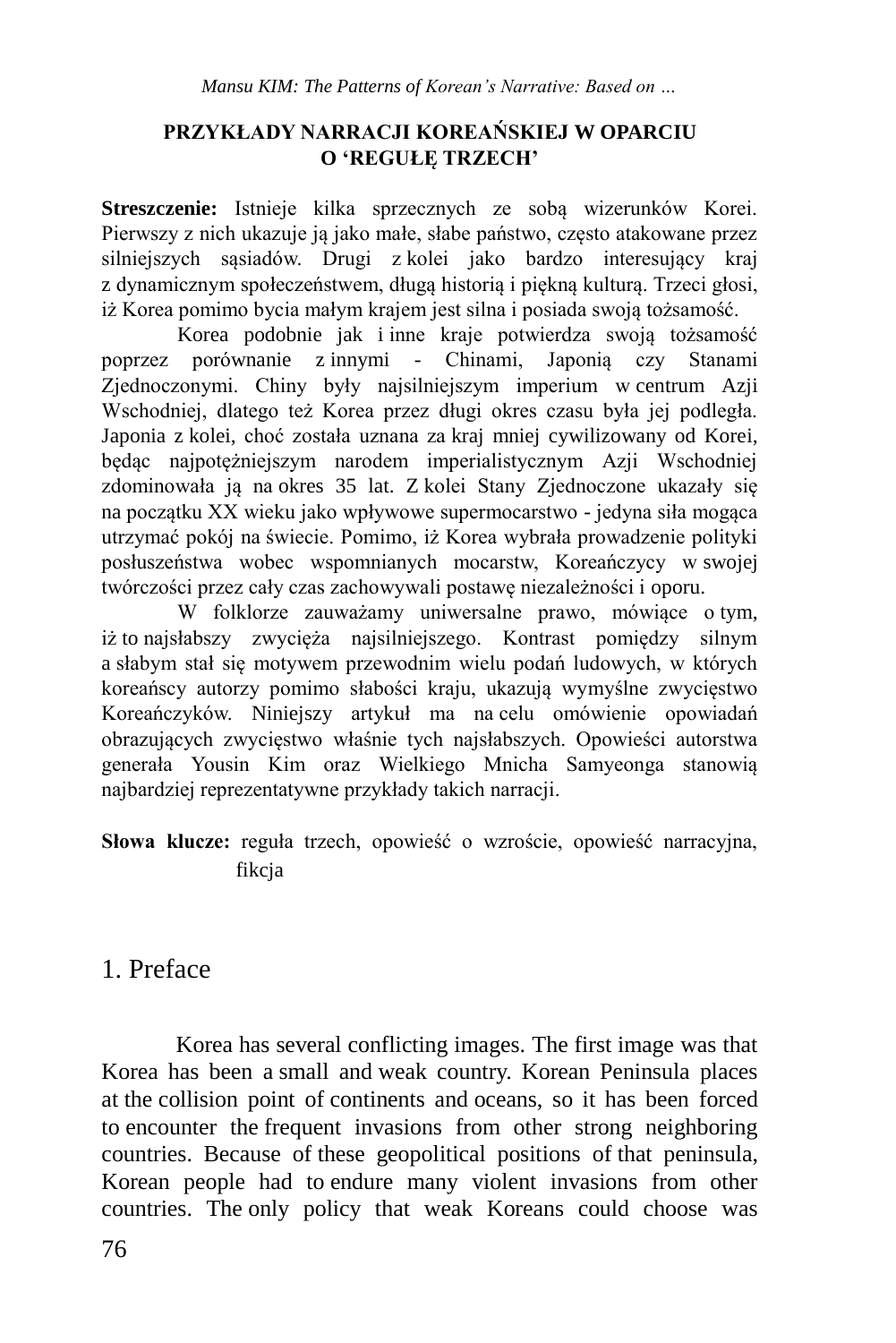thought to endure and conform to the strong nation's covet. The second image was that Korea is a very interesting and dynamic society which has a long history and excellent cultures. Nowadays Koreans are known to be very smart and excellent in arts and science. Owing to the ardent desire for the children's education, young Koreans are more educated and talented than those of any other nations. Some people mentioned the power of 'Korean Wave (Hallyu)' that came from some popular cultures focused on the fan ship of teenagers (Huntington and Harrison 2001: 8). Between the passive belittlement opinion and extremely exaggerated applause, there could be more balanced opinions suitable for Korean's position.

> Though dwarfed by China and only two-thirds the size of Vietnam, Korea is actually a country of average size and more than average population. One can emphasize its smallness by saying that it is scarcely larger than the single state of Minnesota, but it would be more meaningful to say that it is not much smaller the combined area of England, Scotland, and Wales. Its present population of close 50 million is not much less than that of the traditional "great powers" of Western Europe (Fairbank, Reischauer and Craig 1973: 277).

Korea is trying to confirm its identity through the comparison with other countries; China, Japan, and the United States. China has been the most powerful empire at the center of East Asia. For this reason, Korea chose a voluntary way of submission to China for a long time. Of course, there happened to be a time of resistance as an opponent. Korea has kept the attitude of "subservience to the stronger" on China. Japan has been considered as a less civilized country than Korea. But it grew to be the most powerful imperialist nation in East Asia and dominated Korea as a kind of substantial colony for 35 years. Because of these historical experiences, most Koreans hate Japan as a violent attacker. Even though Japanese occupation on Korea has been finished with the end of World War 2, the feeling of hatred on Japanese has been continued yet. At the beginning of  $20<sup>th</sup>$  century, the United States emerged as the super power among the all nations. Their power influenced to lots of nations as a police of the world as if they were the only police who can keep world peace. They were the friendly helper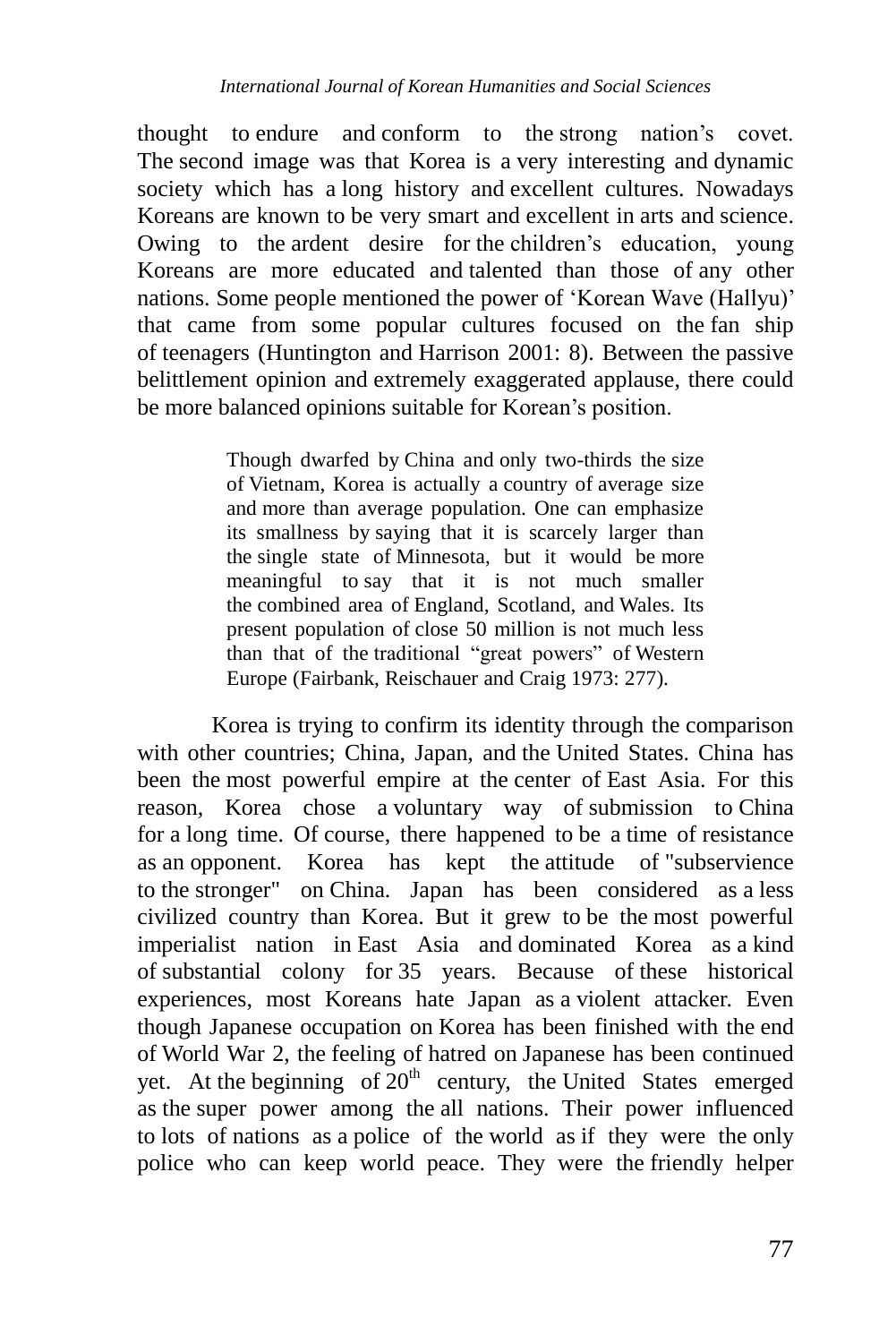to South Korea for a long time. But it is not strange there were some occasional conflicts between the two nations.

In general, Korea has chosen a policy of obedience to these powerful countries. But on the contrary of realistic attitude to them, Korean has continuously kept the attitude of independence and resistance in their deep minds. In the folk tale, it is the universal law that the weakest finally wins the strongest. For example, the stupidest and youngest child wins the giant-monster at the tale of <*Jack and Bean Tree>*. The third pig wins the wolf and save the first and second brothers at the tale of *<Three Little Pigs>.* These patterns can be named to "the rule of three."

Koreans feels a kind of empathy to these folk tales for they have been too weak themselves. So they made their own tales based on the contrast between strong and weak. Koreans have felt serious agony against inevitable power between continent/ ocean, China/ Japan, China/ United States. These were the Koreans' destiny in their daily life. But Koreans developed lots of fictitious narrative which shows the imaginative victory of Korean. Even though these narratives are not real, they can bring lots of energy and strong pride to themselves. In this paper, I am going to introduce some Korean narratives, which show the victory of the weakest.

## 2. Some cases of Korean's narratives

## (1) The Slightest Joke

An American, a Japanese and a Korean died at the same day. They were sent down to the Underworld. The King of the Underworld ordered them to be beaten on the ass because they had made many sins throughout their lives. However, he gave them one benefit which would lessen their pains during being beaten by big stick. An American asked him a thick pad which would lessen his pain. He managed to be beaten less painfully with the help of a thick pad attached on his ass. The next turn was a Japanese. He asked the King two pieces of thick pad on his ass. Owing to these two pads, he also managed to be beaten less painfully (Japanese are usually good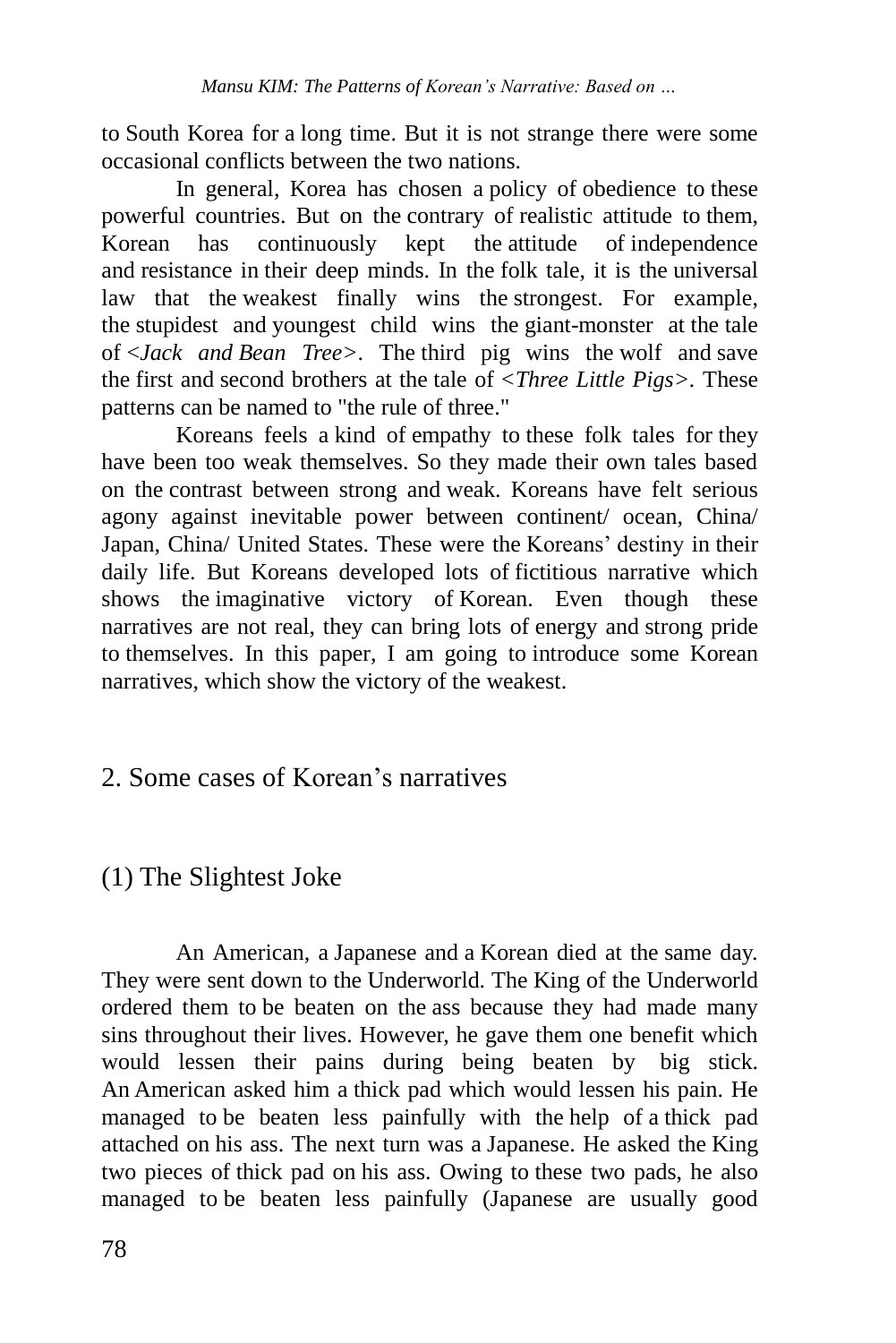at imitating other's skill and ideas!). The last turn was a Korean. He asked the King to call the Japanese again. He used Japanese's ass instead of thick pads.

In this joke, Japanese is cleverer than American. He could lesson his pain owing to his cleverness. But Korean is cleverer than American and Japanese. He could win the victory finally owing to his cleverness.

## (2) Yushin Kim (김유신)

As you know, Kingdom of Shilla  $(\lambda \vec{v})$  has conquered two other Kingdoms, Goguryeo (고구려)and Baikje (백제)and unified Korean Peninsula into a single Kingdom. The top leader of this achievement was not the King of Shilla, but the general Yushin Kim. He could not become a King because he was not royal family. His origins were those of perished Kingdom, Gaya  $(7\uparrow \circ \uparrow)$ . But he could rise up to the second ranking because he made his sister to marry the future King. As a prime minister and commander, he could do the most important thing. For example, he could save the future King confined at Goguryeo's prison. He advised the confined future King to escape the prison by telling a lie. That lie was a kind of trick or dishonesty (it came from the folklore of 'Liver of Rabbit'). Anyway, the future King could return to his country and work together for unification of three Kingdoms. The last war was very difficult because the opponent was the Chinese Empire that had supported the weak Shilla for a long time (Kim 2010: 749-783). at that time, he used the people of two perished Kingdom and won the satisfying unification again against China's covet.

In fact, Shilla was weaker than Goguryeo and Baikje. According to my model, Goguryeo had a Powerful Identity (하늘,  $\pm$ )and Baikje had a Rich Land (땅, 地). The only thing Shilla has had was a Talented Man (사람, 人). Shilla could win the two strong Kingdoms by using the power of Man. Its power was thought to come from the system of Hwarang (화랑). Yushin Kim was neither a King nor a royal family. But he was the member of Hwarang. And he exploited the power of Hwarang to his political task. His story belongs to the pattern of "the weakest over the strongest".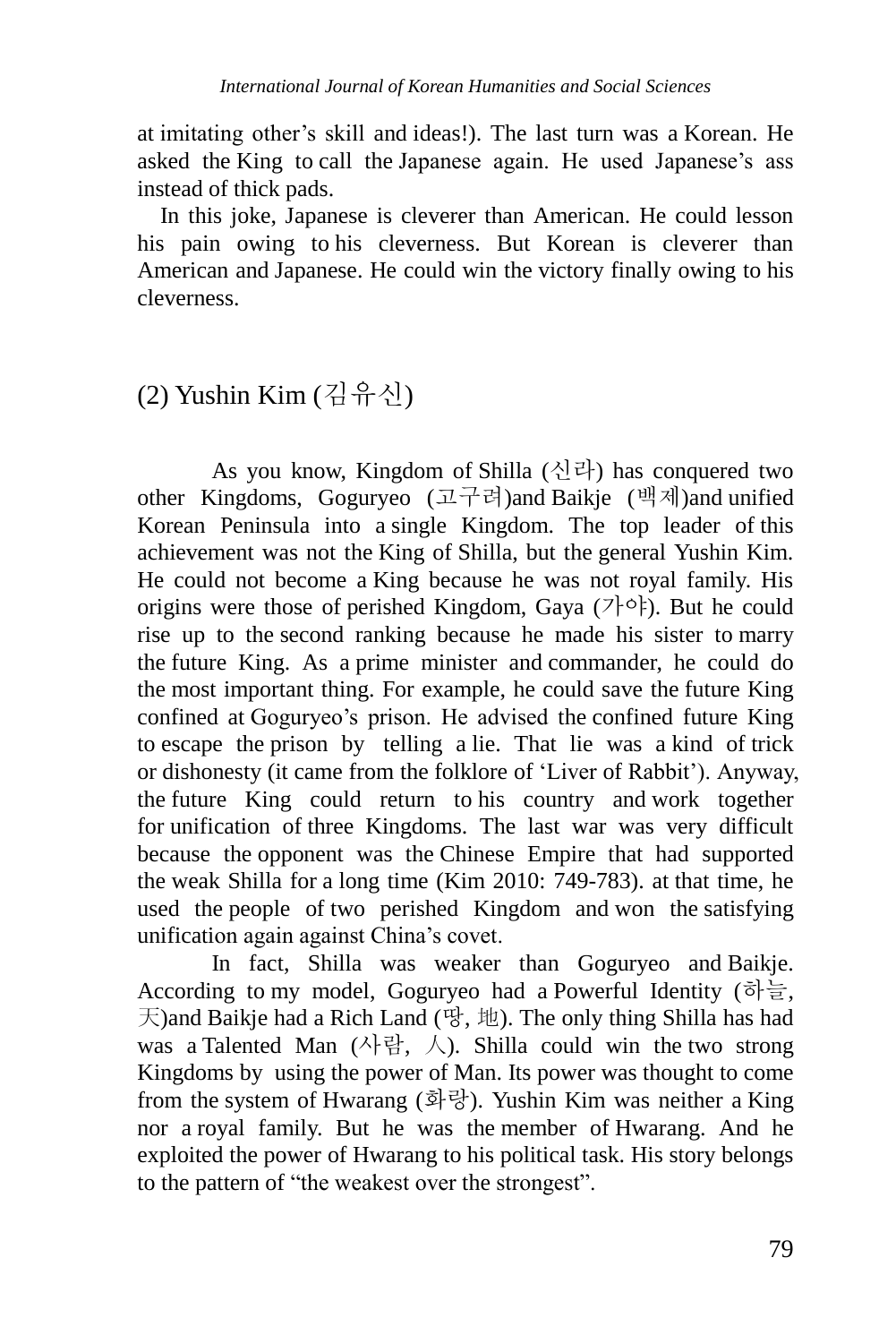# (3) Reverend Samyeong (사명대사)

'Japanese Invasion of Korea in 1592 (임진왜란)' ended in 1598. During that war time, many Korean ordinary people took participate in the battle as warrior. Even lots of monks fought as warrior against the Japanese army. Two famous leaders of those monks were Great monk, Seosan-daesa (서산대사)and Samyeongdaesa (사명대사). They became the war hero. After that war, Samyeong-daesa went over to Japan to negotiate the remaining problem of prisoner-of-war. The Japanese were forced to receive him. The reception room where he was staying looks very comfortable. But they made the room very hot like boiled iron capsule. But the Reverend Samyeong changed that hot room into iced room by his unbelievable magic. The Japanese were very shocked at his powerful magic and begged him their [mean](http://endic.naver.com/search.nhn?query=mean) [acts](http://endic.naver.com/search.nhn?query=bastard) were intentional. They apologized their mean acts and promised not to make war again. at final, he could receive 3,000 prisoners-of-war and return to Korea (Gyutae 1984: 41-47).

That story which he blamed Japanese by powerful magic would not be a precise historical event. It would be a fictitious legend invented and inherited by many people who had suffered from Japanese' slaughter and other cruel war crimes. They admired Samyeong as their Messiah and wanted to make a kind of fictional victory over Japan. at that time, Korean people hated their King and government as well as Japanese. Yi dynasty was very weak and corrupted enough not to defeat Japanese invasion. So they needed the third hero who could defeat two hateful powers; Yi dynasty and Japanese.

## (4) Other imperialism within imperialism

We can say that Korea has been subject to the control of the powerful countries. Korea has long been plagued by the rule of the imperialist, directly or indirectly. But on the other hand, Korea has internal imperialism in it. The mechanism of imperialism has been imitated and repeated in the internal Korean society. For example, Korean people who had been dominated by Japanese dominated poor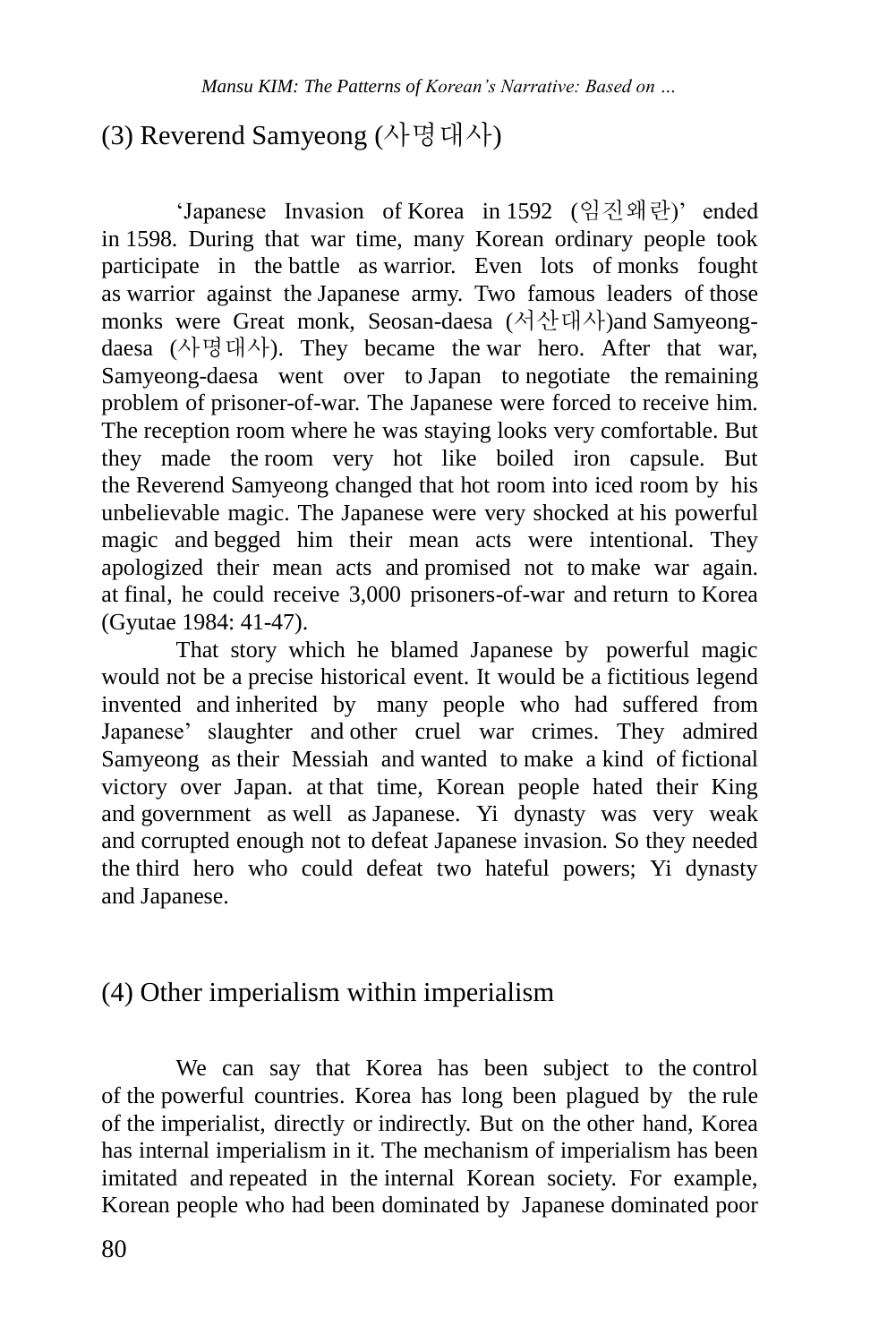Chinese people at Manchurian during the era of Pseudo-Manchu State (위만주국, 1932-1945). These double faces are continuing even now. Sometimes Koreans are tend to dominate or look down on the people who came from poorer countries; Vietnam, Philippines, Cambodia and Pakistan. Korean people is on the both side of dominated and dominating.

The novel *Shadows of Weapons* (무기의 그늘, first written in 1988), written by Hwang Seok-yeong (황석영), focused on the Vietnam War, especially in terms of capitalism. It dealt with the relationship between the Vietnamese, Koreans and Americans. They all gathered at the battlefield to get money. One Korean soldier said to an American about the essence of the Vietnam War:

> I'd rather like to say that my position is the same as the Vietnamese. The conditions of life we've been through over the past century are the same to those of all Asians. White people are fighting with quarry bloody claws and teeth to bite each other like beasts on every continent. (…) Yet soldiers were forced to come here to the dirty back alleys, the dark bars, the cheap super markets, and the oily car garages. Why? Noble young gentlemen would not come here. You guys, ask your entrepreneurs and your politicians who have served as salesmen of the rich. It is for them that you are dying at the battlefields of Vietnam like dogs.

> I know them well. (…) The capitalists are trying not to retreat from their realms according to their commercial principle (Hwang 1988: 117-118).

The protagonist said that war resulted from the interest of the capitalists. They regarded this battlefield as a beneficial and profitable market. They came here to get much money, but poor Americans came here to get little money. He said himself, "The dollar! It is the leader of colonial imperialism. It is the certificate of being an American." In his novel, Koreans did not hate all Americans. Instead, they hated only rich American capitalists and politicians as their partners. All poor people are friends regardless of their nationality. The only terrible target is the capitalist and their system of capitalism. At least, it was not related with nationalistic feelings.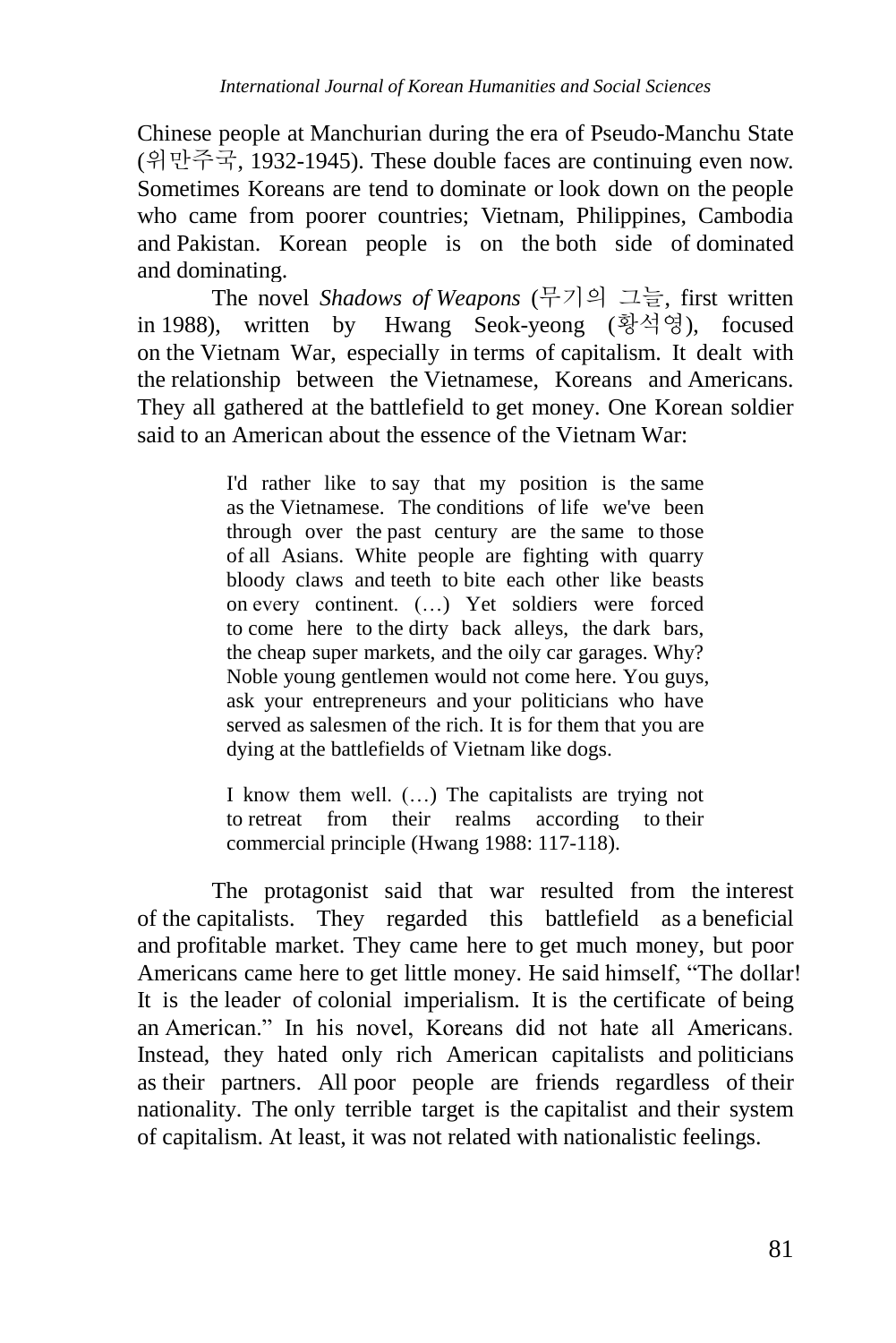## 3. Meaning of these narrative based on 'the rule of three'

The rule of three is a writing principle that suggests that things that come in threes are inherently funnier, more satisfying, or more effective than other numbers of things. The reader or audience of this form of text is also more likely to consume information if it is written in groups of threes. From slogans ("Go, fight, Win!") to films, many things are structured in threes (Booker 2010: 229-238).

Next tableau has been made to explain the pattern of stories based on 'the rule of three'. Left column is the form of these stories, right column is the examples according to each forms.

| <form></form>                            | <representative narrative=""></representative> |
|------------------------------------------|------------------------------------------------|
| Simple or cumulative.                    | (1) the slightest joke                         |
| Progressive or ascending                 | $(2)$ Yushin Kim                               |
| Contrasting or double negative           | (3) Reverend Samyeong                          |
| Dialectical: dominated<br>and dominating | (4) Seok-yeong Hwang's<br>Shadows of Weapon    |

The 'Simple' or 'cumulative three', where each thing is of much the same value, but all three have to be put together or succeed each other in sequence before the hero or heroine can move on, or come to their final transformation: e.g., Cinderella's three visits to the ball. In the slightest joke mentioned at chapter 2, we can find the principle of 'cumulative three'. B is stronger than A, but C is stronger than B. Of course, Korea is C. And at most cases, Japan is B because it is a direct and concrete rival to Korea.

The 'progressive' or 'ascending three', where each thing is of positive value but each little more important or valuable than the last; e.g., the ascending value of Jack's three treasures won from the giant (this idea is more explicitly expressed in those folk tales where the hero has to win three objects, made in bronze, silver and gold). Commander Yushin Kim fought three times. The first battle was to get his own position; the second was to defeat two countries.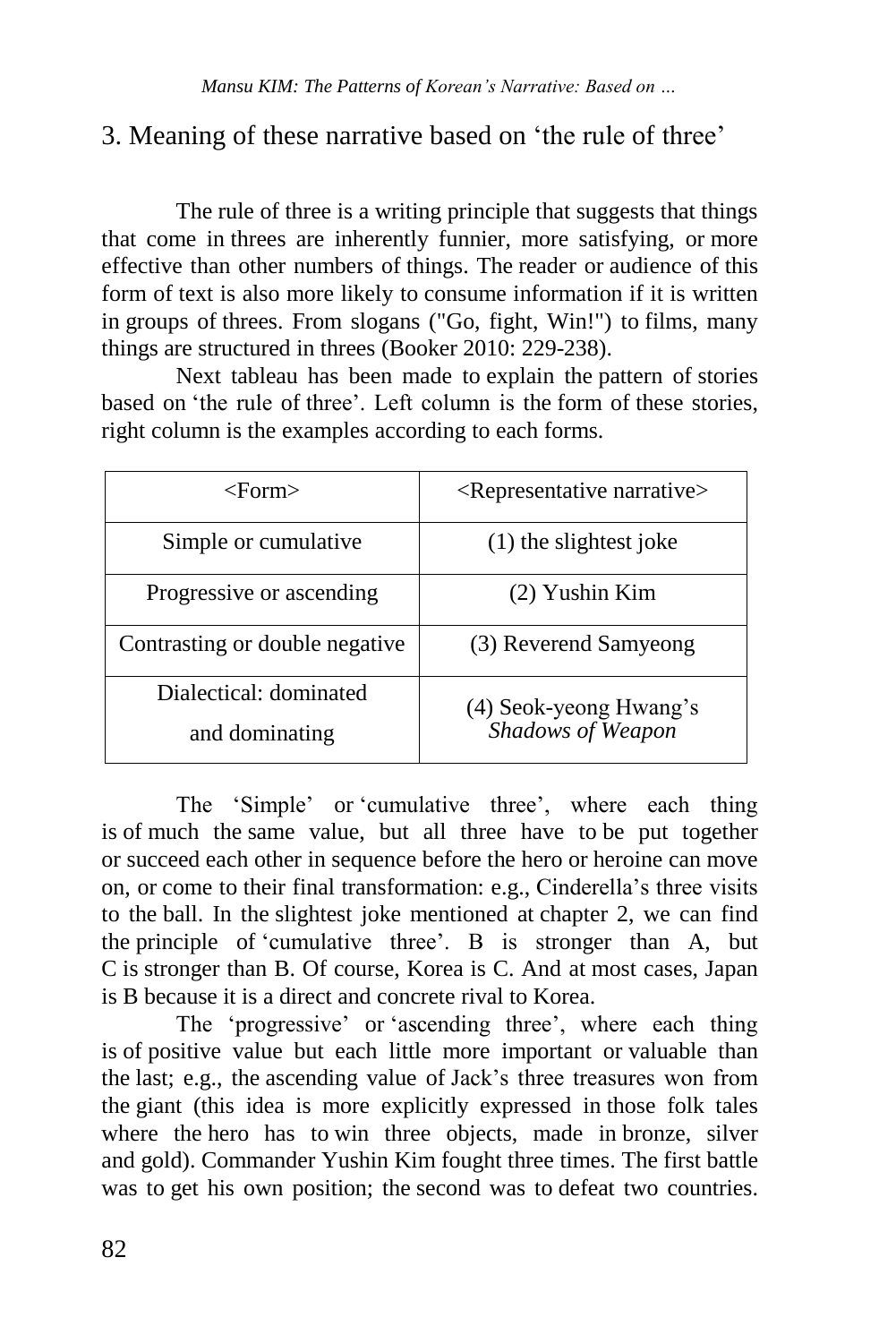The final battle was to get freedom from China's covet and to unite three kingdoms. He started at disadvantage position but overcome it gradually. His career was the typical sample of 'from rags to riches', a kind of success story in the folklore. Through the whole history of Korea, the power of king is weaker. The noble men called Yangban (양반) had little financial abilities but had been respected highly only in the level of mental status. Korea has had also a rigid status discrimination system for a long time. But common people always insisted that all the peoples are equal. Owing to the thought and desire for equality, I think Korea could achieve high level of democracy rapidly among the developing countries. A grows to be B, B grows to be C. The lower the hero lied at, the stronger he can grow to be. I think this was the main desire that common Koreans could dream. Yushin Kim's story belongs to it typically.

In the 'contrasting' or 'double-negative three', the first two are inadequate or wrong (essentially in the same way) and only the third one works or succeeds. We see an element of this in the *Three Little Pigs*, two of whom get eaten, although it is most commonly seen in the folk tales where the hero or heroine is the third child, contrasted with two identical others. In the story of Reverend Seosan, we can find the people's hero who overcomes two negative powers, Japanese army and Korean dynasty. He was not a military man but a monk who had been look down on. In the real world, it is natural that he had no power. But at the emergent time, he led the group of monk and fought against the evil army to save poor and powerless people. This would be the crucial reason to be respected as a hero.

The final form of three, the one capable of the most sophisticated development, is what may be called the 'dialectical three' where, as we see reflected in *Goldilocks*, the first is wrong in one way, the second in another or opposite way, and only the third, in the middle, is just right. This idea that the way forward lies in finding an exact middle path between opposites is of extraordinary importance.